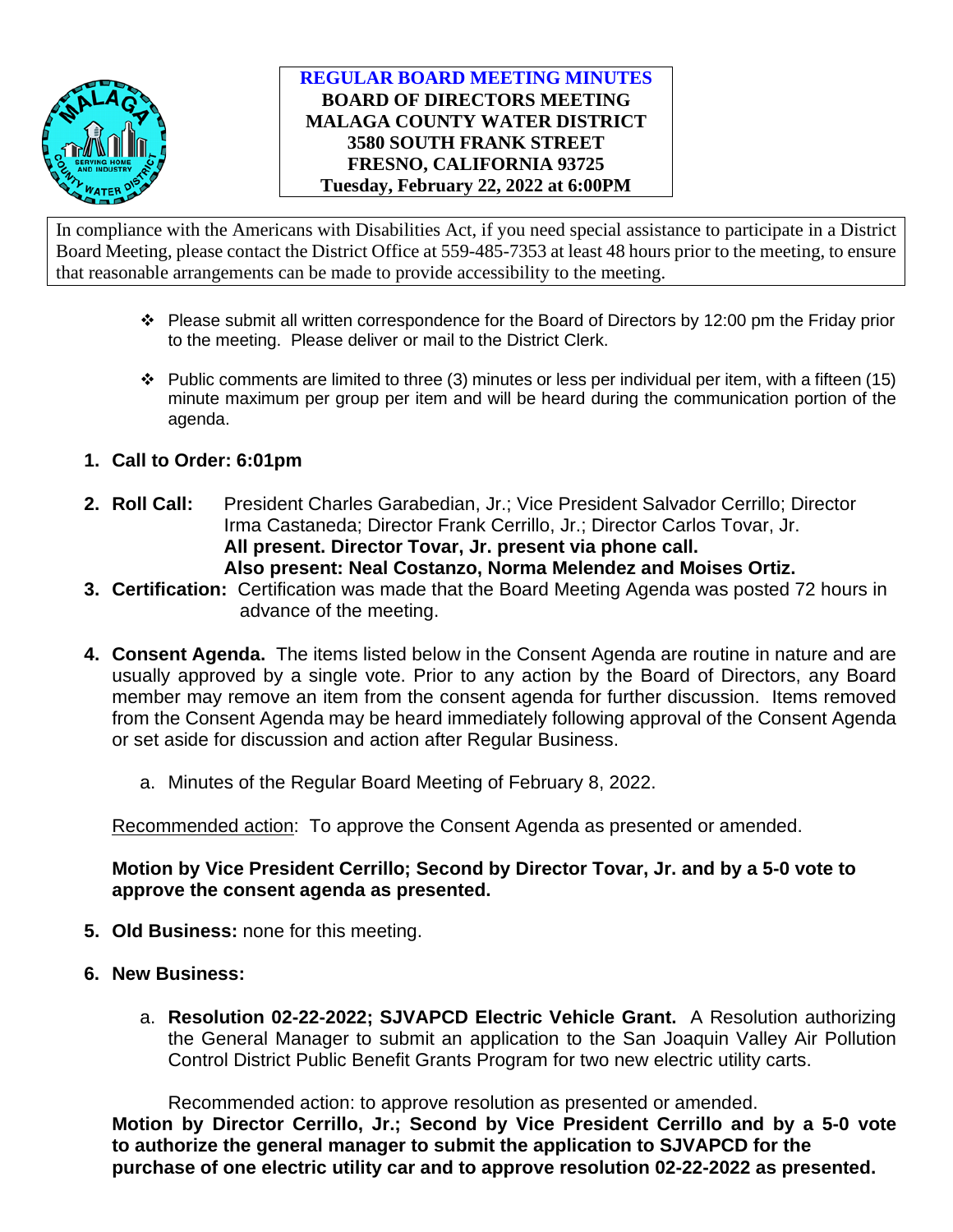b. **Resolution 02-22-2022A: CDBG 19451 Fire Hydrant Project.** A resolution to award the contract for the Fire Hydrant Replacement Project to Brough Construction, Inc. in the amount of \$258,916.00 and authorizing the General Manager to sign the Agreement on behalf of the district.

Recommended action: To approve Resolution 02-22-2022A as presented or amended.

**Boards pleasure is to revise agenda item, awarding contract to Brough Construction in the amount of \$445,379.00, to authorize the general manager to sign the agreement on behalf of the district and approve resolution 02-22-2022A.**

**Motion by Vice President Cerrillo; Second by Director Tovar, Jr. and by a 5-0 vote.**

c. **Retirement Plan.** Under the current plan with Newport, the District has made contribution of 10% of the employee annual income towards the retirement plan, but employees are not able to make any contributions. Fisher Investments have prepared a 401k plan for employees, which would give employees the opportunity to make contributions.

Recommended action: to authorize the General Manager to sign the agreement with Fisher Investments.

**Motion by Vice President Cerrillo; Second by Director Cerrillo, Jr. and by a 5-0 vote to authorize the general manager to sign the agreement with Fisher Investments and to approve resolution 02-22-2022B.**

#### **7. Incorporation Reports: none for this meeting.**

- **8. Recreation Reports:**
	- a. Park and rec upgrades proposal by KYA Group. **Awaiting proposal.**
	- b. **The next recreation committee meeting will be 3/7/2022 and the recreation bingo will be 3/9/2022. Hamburgers will be served. Director Castaneda needs the deep fryer to be ordered so they can see if it will be useful for the preparation of fries for rec. bingo.**
- **9. Engineer Reports:**
	- a. District Engineer Report. None for this meeting.
	- b. CDBG Engineer Report: None for this meeting.

#### **10.General Manager's Report:**

- a. Concrete upgrades at the park. **President Garabedian, Jr. suggested to have a meeting with the GM and VP Cerrillo on 3/1/22 to walk around the park and discuss future projects.**
- b. ACWA Sacramento May 3-5. **Conference and accommodations have been reserved for the board members.**
- **11.President's Report: President Garabedian, Jr. requested to move the 2nd meeting of the month from March 22 to March 24. All directors were okay with this change.**